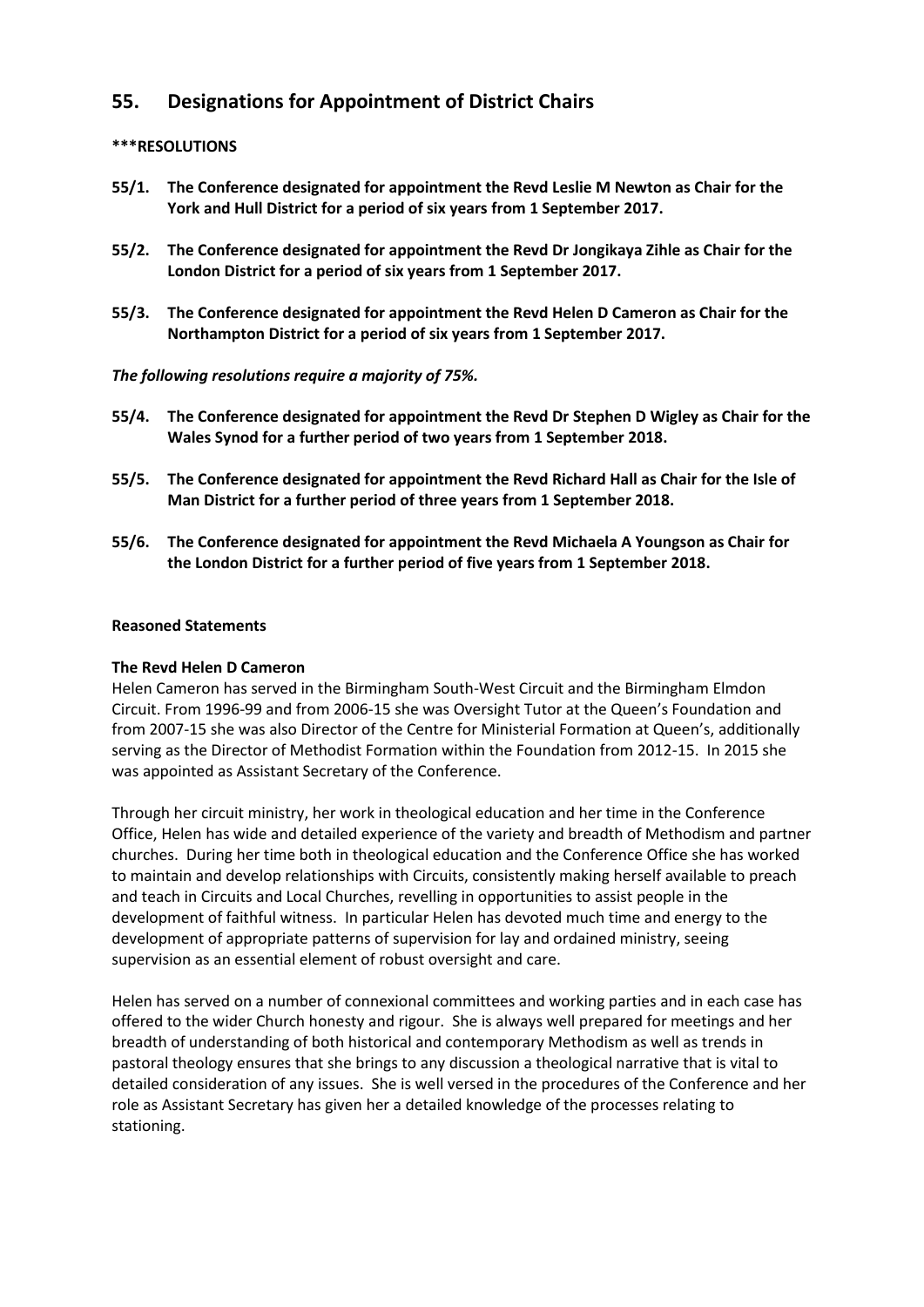She brings to the post enthusiasm, attention to detail, an expectation of rigorous thinking, and above all an understanding that the people called Methodist are at their most effective when they have a discipline that releases energy for proclamation.

The Synod recommends to the Conference that the Revd Helen D Cameron is appointed to serve as Chair for the Northampton District for a period of six years from 1 September 2017.

### **The Revd Richard Hall**

Richard Hall has been Chair of the Isle of Man District since 2012. He has good leadership skills and is an effective communicator. He is approachable and listens well. He is an effective, focused chair of meetings. He shows generous pastoral concern for all people. He has a wealth of experience and background knowledge. He is aware of the unique cultural context of Methodist Church in the Isle of Man, and is committed to the church as a missionary church in that context. He is good at managing change and is an effective advocate for the island, having helped the island to engage more effectively with the wider Connexion. He embodies honesty and integrity. His leadership of worship and his preaching are appreciated. He adapts his style to the context and preaches in an engaging and accessible way. He has a heart for mission, encourages and supports outreach and is involved in a range of aspects of island life. He is now well-established in his role, and has developed a good knowledge of the island community and its churches. The District has expressed its belief that it will benefit from his ongoing leadership.

The Synod recommends to the Conference that the Revd Richard Hall is appointed to serve as Chair for the Isle of Man District for a further period of three years from 1 September 2018.

## **The Revd Leslie M Newton**

Leslie Newton is a very able and inspiring spiritual leader and strategic thinker. He currently serves as superintendent of the York Circuit and has been a presbyter for 20 years, having previously served in the Barnsley, Bramhall, and Bramhall and Wythenshawe Circuits.

Leslie brings to the role of District Chair a wealth of ministerial experience, deep passion for the work of God in the District and a creative vision for what Methodism can still be and do with renewed confidence and imagination. He is also realistic about the challenges the Circuits of the District face and is committed to supporting rural mission and ministry and further developing youth ministry and leadership.

Leslie is an excellent communicator, a thoughtful and articulate preacher, and an organised and effective administrator. He listens sensitively to those with pastoral concerns. He is supportive and open with colleagues and, when necessary, can challenge thoughtfully. Leslie is looking forward to sharing in and further developing the District's vision for the future. He is excited about, and committed to, enabling lay and ordained partnership in ministry. Leslie brings a profound spirituality to the role of District Chair and a capacity to enable others to grow deeper in their relationship with God and to seek the kingdom growing among them in their community and neighbourhood.

The Synod recommends to the Conference that the Revd Leslie Newton is appointed to serve as Chair for the York and Hull District for a period of six years from 1 September 2017.

### **The Revd Dr Stephen D Wigley**

Stephen Wigley has served as Chair of the Wales Synod since 2007. Stephen is a strong and respected ambassador for the Synod at connexional level and in ecumenical contexts. He brings a breadth of understanding about Methodism in Wales, and his continued presence will better enable the further development of a closer working relationship with Synod Cymru. Stephen is intellectually engaged, pastorally sensitive and caring, and always approachable. His application of these gifts in helping to develop and uphold the vision of the Wales Synod is evident. These qualities alongside his energy and commitment are recognised and valued by the Synod.